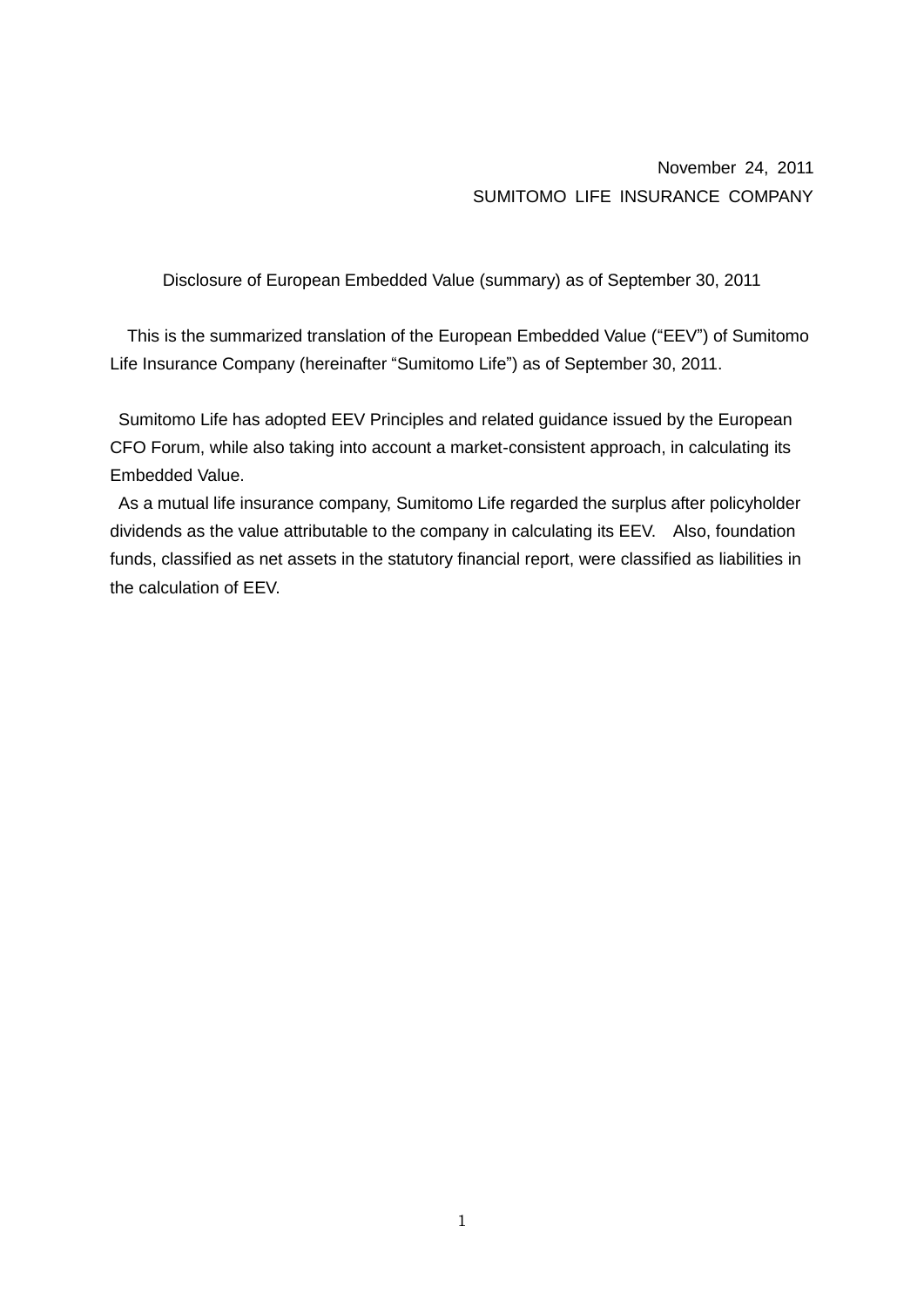### 1. EEV Results

#### a. EEV Results

|     |                            |                |                    | (billions of yen)      |
|-----|----------------------------|----------------|--------------------|------------------------|
|     |                            | March 31, 2011 | September 30, 2011 | Increase<br>(Decrease) |
| EEV |                            | 1,969.5        | 1,926.7            | $-42.7$                |
|     | Adjusted net worth         | 861.2          | 1,125.0            | 263.8                  |
|     | Value of in-force business | 1,108.2        | 801.7              | $-306.5$               |

|                       |                                        |                                        |                        | (billions of ven)            |
|-----------------------|----------------------------------------|----------------------------------------|------------------------|------------------------------|
|                       | Six months ended<br>September 30, 2010 | Six months ended<br>September 30, 2011 | Increase<br>(Decrease) | Year ended<br>March 31, 2011 |
| Value of new business | 77                                     | 74.3                                   | $-3.3$                 | 156                          |

# b. Adjusted Net Worth

|                                                                              |                |                    | (billions of yen)      |
|------------------------------------------------------------------------------|----------------|--------------------|------------------------|
|                                                                              | March 31, 2011 | September 30, 2011 | Increase<br>(Decrease) |
| Adjusted net worth                                                           | 861.2          | 1,125.0            | 263.8                  |
| Total net assets on the non-consolidated balance sheets (Note)               | 444.4          | 462.9              | 18.5                   |
| Retained earnings in liabilities (after tax)                                 | 287.0          | 287.6              | 0.6                    |
| Unrealized gains/losses on securities and miscellaneous items<br>(after tax) | 140.3          | 389.5              | 249.2                  |
| Unrealized gains/losses on loans (after tax)                                 | 92.9           | 94.5               | 1.6                    |
| Unrealized gains/losses on real estate (after tax)                           | $-37.5$        | $-38.6$            | $-1.1$                 |
| Unrealized gains/losses on liabilities (after tax)                           | $-14.9$        | $-12.4$            | 2.5                    |
| Unfunded retirement benefit obligation (after tax)                           | $-51.0$        | $-58.5$            | $-7.5$                 |

(Note) Foundation funds, the total amount of valuation adjustments, and expected distributions from capital are excluded.

### c. Reconciliation of total net assets to adjusted net worth

|                                                            |                                                            |                |                    | (billions of yen)      |
|------------------------------------------------------------|------------------------------------------------------------|----------------|--------------------|------------------------|
|                                                            |                                                            | March 31, 2011 | September 30, 2011 | Increase<br>(Decrease) |
| Total net assets on the consolidated balance sheets (Note) |                                                            | 450.4          | 467.9              | 17.5                   |
|                                                            | PLUS Retained earnings in liabilities<br>(after tax)       | 287.0          | 287.6              | 0.6                    |
|                                                            | PLUS Unrealized gains/losses (after tax)                   | 174.8          | 427.9              | 253.1                  |
|                                                            | PLUS Unfunded retirement benefit obligation<br>(after tax) | $-51.0$        | $-58.5$            | $-7.5$                 |
|                                                            | LESS Book value of businesses not covered                  |                |                    |                        |
|                                                            | Adjusted net worth                                         | 861.2          | 1,125.0            | 263.8                  |

(Note) Foundation funds, the total amount of valuation adjustments, and expected distributions from capital are excluded.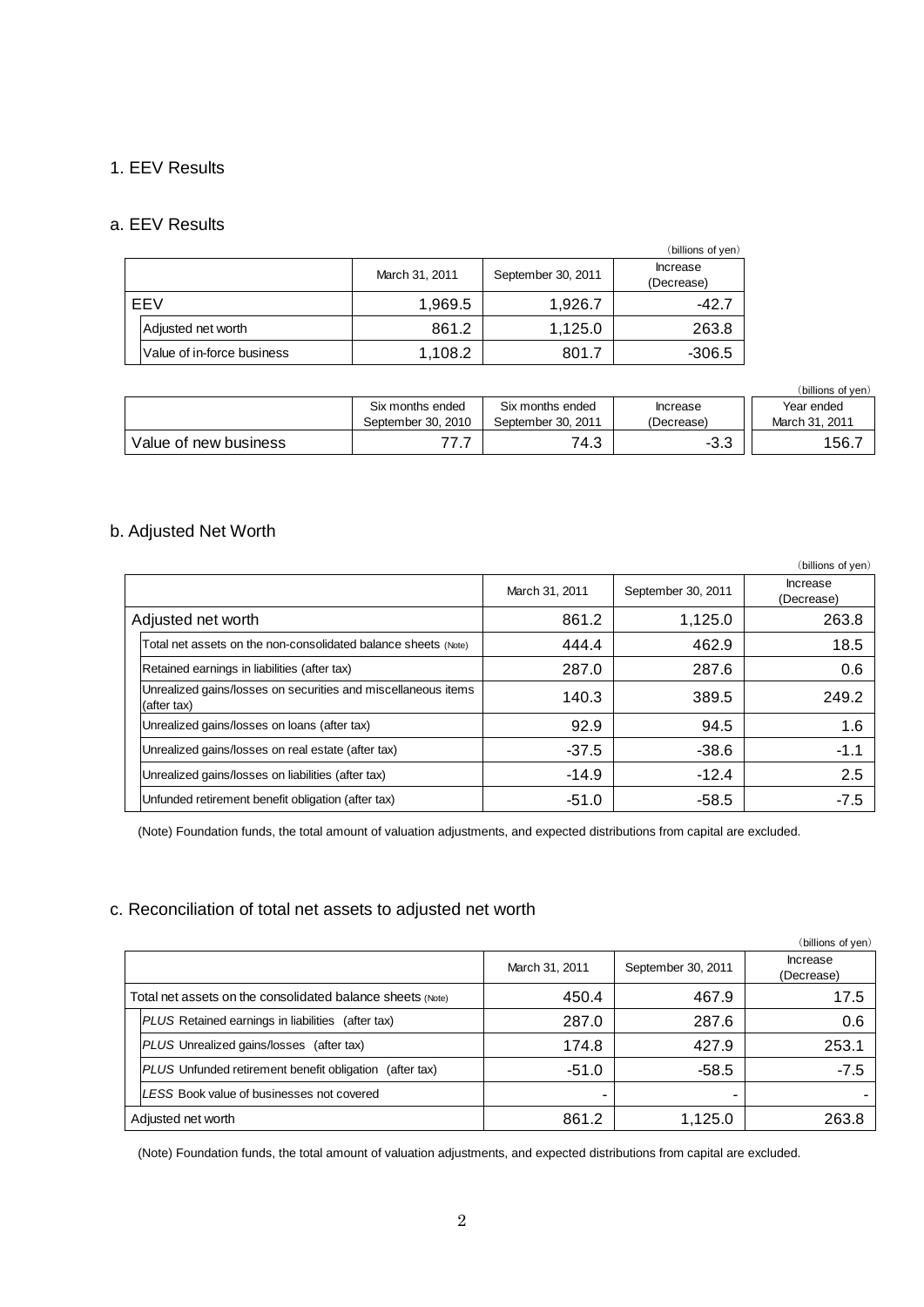## d. Value of In-force Business (VIF)

|                                                      |                |                    | (billions of yen)      |
|------------------------------------------------------|----------------|--------------------|------------------------|
|                                                      | March 31, 2011 | September 30, 2011 | Increase<br>(Decrease) |
| Value of in-force business                           | 1,108.2        | 801.7              | $-306.5$               |
| Certainty equivalent present value of future profits | 1,473.6        | 1,169.9            | $-303.6$               |
| Time value of financial options and quarantees       | $-126.7$       | $-139.7$           | $-13.0$                |
| Cost of holding required capital (Note)              | $-90.3$        | $-79.1$            | 11.1                   |
| Cost of non-hedgeable risks                          | $-148.2$       | $-149.2$           | -1.0                   |

(Note) Sumitomo Life defines required capital as the amount required to maintain a solvency margin ratio of 600%.

#### e. Value of New Business

|                                                      |                                        |                                        |                        | (billions of yen)            |
|------------------------------------------------------|----------------------------------------|----------------------------------------|------------------------|------------------------------|
|                                                      | Six months ended<br>September 30, 2010 | Six months ended<br>September 30, 2011 | Increase<br>(Decrease) | Year ended<br>March 31, 2011 |
|                                                      |                                        |                                        |                        |                              |
| Value of new business                                | 77.7                                   | 74.3                                   | $-3.3$                 | 156.7                        |
| Certainty equivalent present value of future profits | 117.2                                  | 85.5                                   | $-31.6$                | 203.9                        |
| Time value of financial options and guarantees       | $-27.4$                                | $-3.3$                                 | 24.1                   | $-27.6$                      |
| Cost of holding required capital                     | $-4.2$                                 | $-2.7$                                 | 1.5                    | $-7.4$                       |
| Cost of non-hedgeable risks                          | $-7.7$                                 | $-5.1$                                 | 2.5                    | -12.1                        |

The new business margin (the ratio of the value of new business to the present value of premium income) is as follows:

| remium income) is as follows:              |                                        |                                        |                        |                              |  |  |
|--------------------------------------------|----------------------------------------|----------------------------------------|------------------------|------------------------------|--|--|
|                                            |                                        |                                        |                        | (billions of yen)            |  |  |
|                                            | Six months ended<br>September 30, 2010 | Six months ended<br>September 30, 2011 | Increase<br>(Decrease) | Year ended<br>March 31, 2011 |  |  |
| Value of new business (a)                  | 77.7                                   | 74.3                                   | $-3.3$                 | 156.7                        |  |  |
| Present value of premium income (b) (Note) | 1,645.9                                | 918.6                                  | $-727.3$               | 2,291.0                      |  |  |
| New business Margin $(a) \div (b)$         | 4.7 %                                  | 8.1%                                   | 3.4pt.                 | 6.8%                         |  |  |

(Note) Future premium income is discounted by the risk-free rate used for the calculation of the value of new business.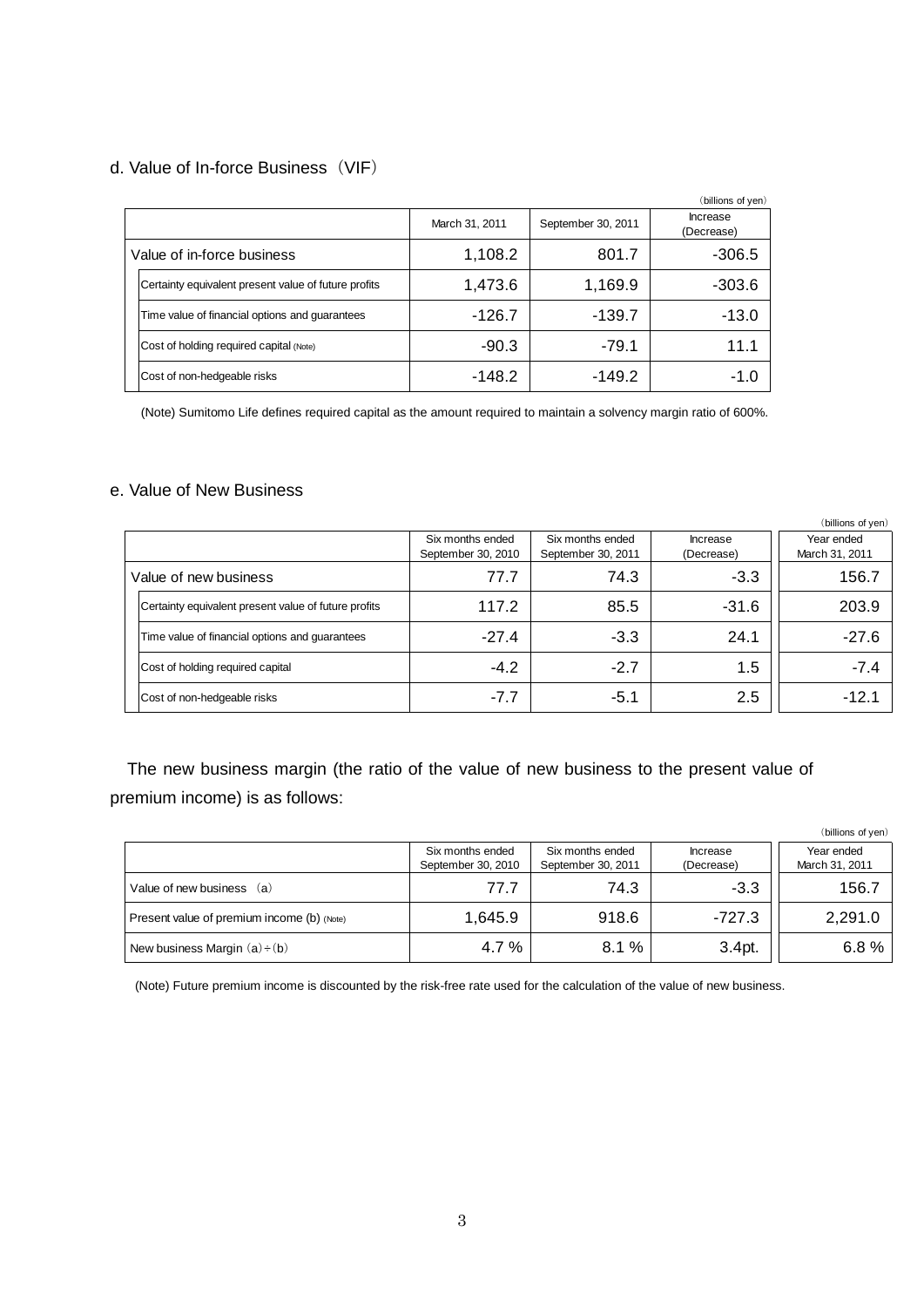# 2. Statement of changes in EEV

|                                                                                 |                       |                                  | (billions of yen) |
|---------------------------------------------------------------------------------|-----------------------|----------------------------------|-------------------|
|                                                                                 | Adjusted<br>net worth | Value of<br>in-force<br>business | EEV               |
| Values as of March 31, 2011                                                     | 861.2                 | 1,108.2                          | 1,969.5           |
| (1) Value of new business                                                       |                       | 74.3                             | 74.3              |
| Expected existing business contribution<br>(2)<br>(at the risk-free rate)       | 0.4                   | 7.4                              | 7.8               |
| (3)<br>Expected existing business contribution<br>(in excess of risk-free rate) | 6.1                   | 113.9                            | 120.1             |
| Expected transfer from VIF to adjusted net worth<br>(4)                         | 70.4                  | $-70.4$                          |                   |
| in-force at beginning of year                                                   | 125.2                 | $-125.2$                         |                   |
| new business                                                                    | -54.8                 | 54.8                             |                   |
| (5) Non-economic experience variances                                           | -18.7                 | 15.1                             | $-3.5$            |
| Non-economic assumptions changes<br>(6)                                         |                       | 4.7                              | 4.7               |
| Economic variances<br>(7)                                                       | 205.5                 | $-451.8$                         | $-246.2$          |
| Values as of September 30, 2011                                                 | 1,125.0               | 801.7                            | 1,926.7           |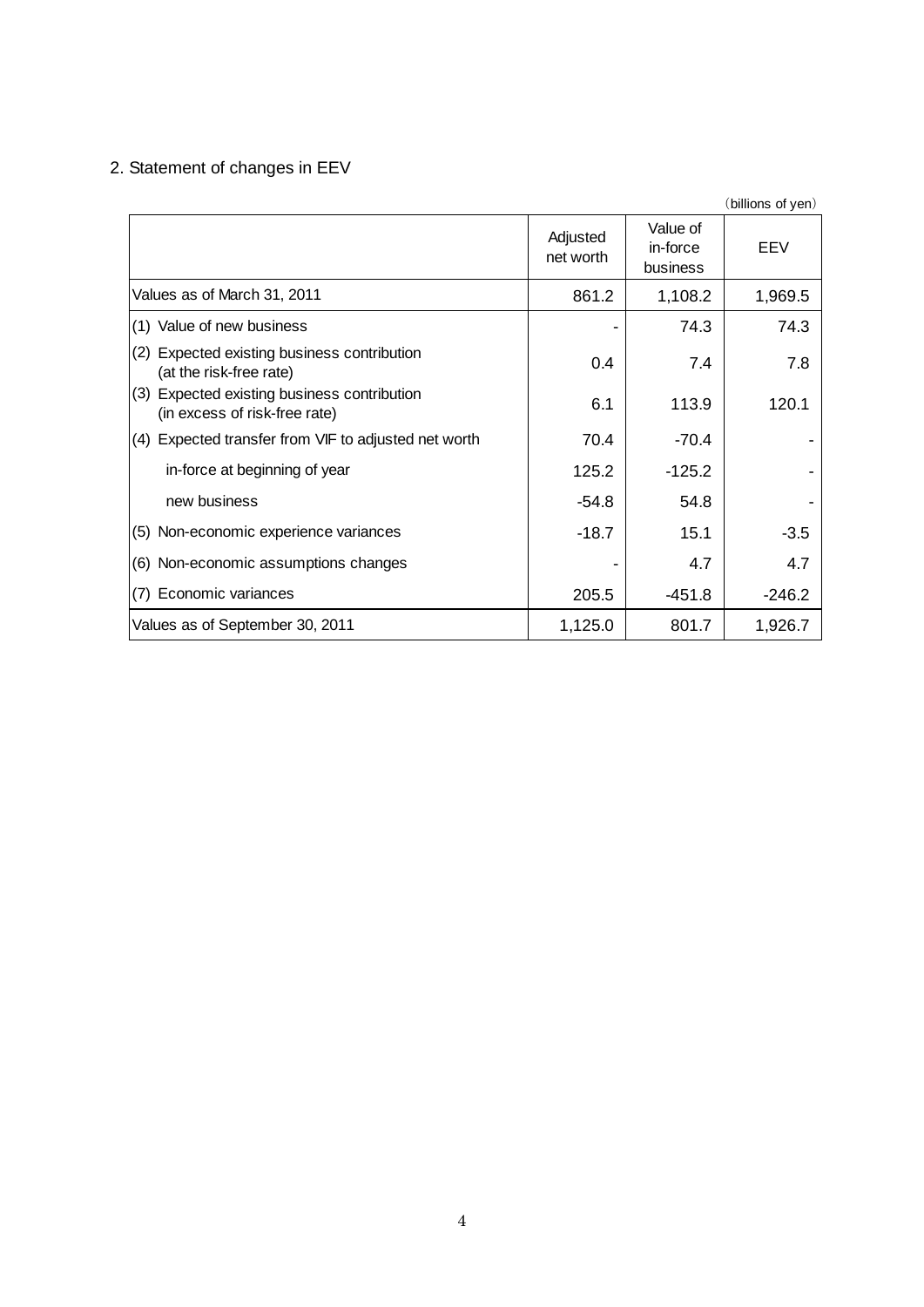# 3. Sensitivity Analysis

# a. Sensitivity Analysis of EEV

|         | (billions of yen)      |
|---------|------------------------|
| EEV     | Increase<br>(Decrease) |
| 1,926.7 |                        |
| 2,157.3 | 230.5                  |
| 1,646.0 | -280.7                 |
| 1,784.1 | $-142.6$               |
| 2,003.7 | 76.9                   |
| 2,066.2 | 139.4                  |
| 2,096.5 | 169.8                  |
| 1,924.2 | $-2.5$                 |
| 2,005.9 | 79.1                   |
| 1,913.5 | $-13.2$                |
| 1,890.1 | $-36.6$                |
|         |                        |

Only the value of in-force business is affected in sensitivities 4 through 10. The following table shows the effect of sensitivities 1 through 3 on adjusted net worth.

|                                                                      | (billions of yen)      |
|----------------------------------------------------------------------|------------------------|
|                                                                      | Increase<br>(Decrease) |
| Sensitivity 1: 50bp upward parallel shift in risk-free yield curve   | $-470.2$               |
| Sensitivity 2: 50bp downward parallel shift in risk-free yield curve | 415.2                  |
| Sensitivity 3: 10% decline in equity and real estate values          | $-136.5$               |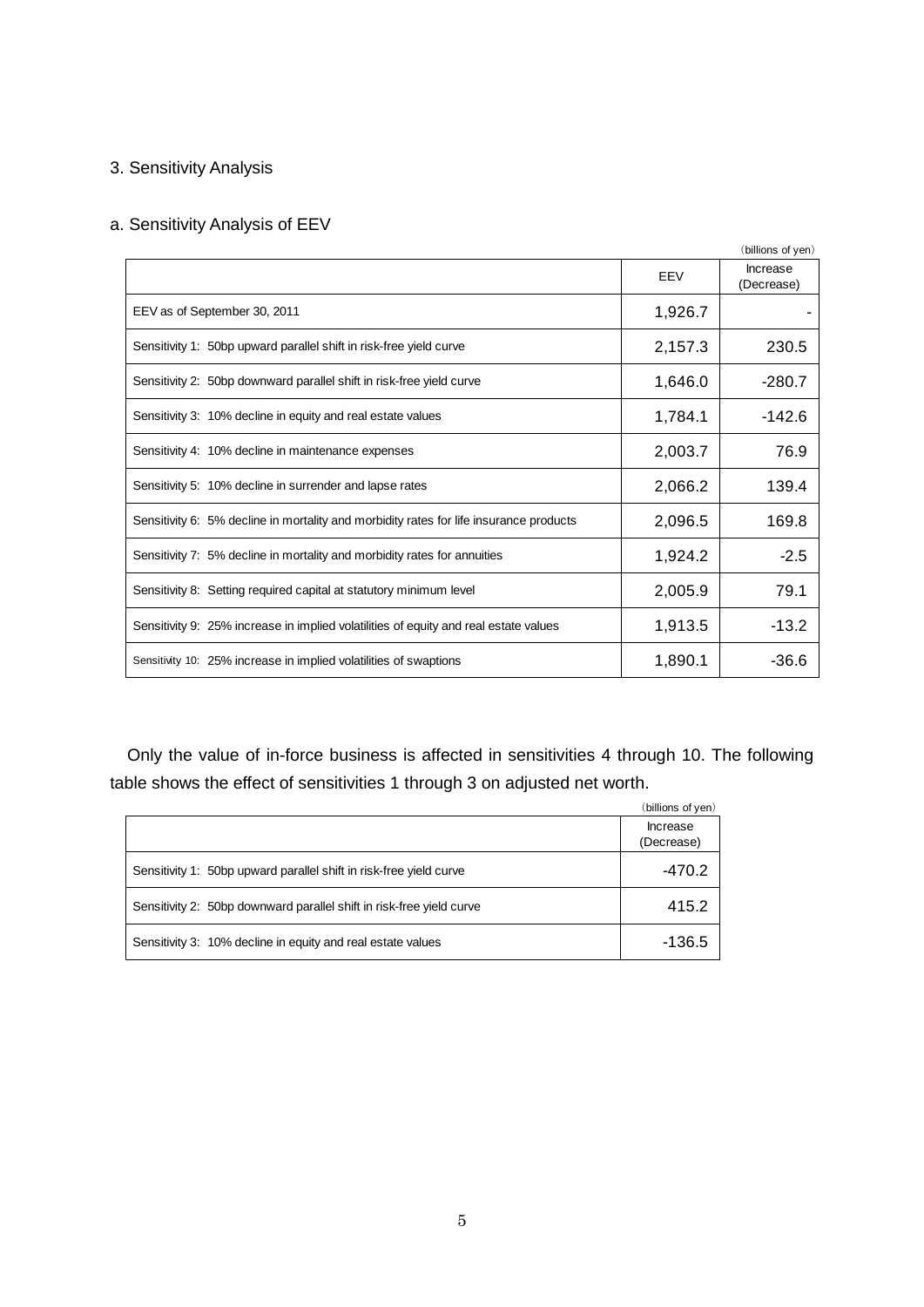|                                                                                        |                          | (billions of yen)      |
|----------------------------------------------------------------------------------------|--------------------------|------------------------|
|                                                                                        | Value of new<br>business | Increase<br>(Decrease) |
| Value of new business for six months ended September 30, 2011                          | 74.3                     |                        |
| Sensitivity 1: 50bp upward parallel shift in risk-free yield curve                     | 82.8                     | 8.5                    |
| Sensitivity 2: 50bp downward parallel shift in risk-free yield curve                   | 62.0                     | $-12.3$                |
| Sensitivity 3: 10% decline in equity and real estate values                            | 74.3                     | $-0.0$                 |
| Sensitivity 4: 10% decline in maintenance expenses                                     | 76.4                     | 2.0                    |
| Sensitivity 5: 10% decline in surrender and lapse rates                                | 82.4                     | 8.0                    |
| Sensitivity 6: 5% decline in mortality and morbidity rates for life insurance products | 77.5                     | 3.1                    |
| Sensitivity 7: 5% decline in mortality and morbidity rates for annuities               | 74.3                     | 0.0                    |
| Sensitivity 8: Setting required capital at statutory minimum level                     | 77.0                     | 2.7                    |
| Sensitivity 9: 25% increase in implied volatilities of equity and real estate values   | 74.2                     | $-0.1$                 |
| Sensitivity 10: 25% increase in implied volatilities of swaptions                      | 73.3                     | $-1.0$                 |

b. Sensitivity analysis of the value of new business

### 4. Note

The calculation of EEV requires numerous assumptions regarding future projections that are subject to risks and uncertainties. Future results may differ from those assumptions used in the calculation of EEV.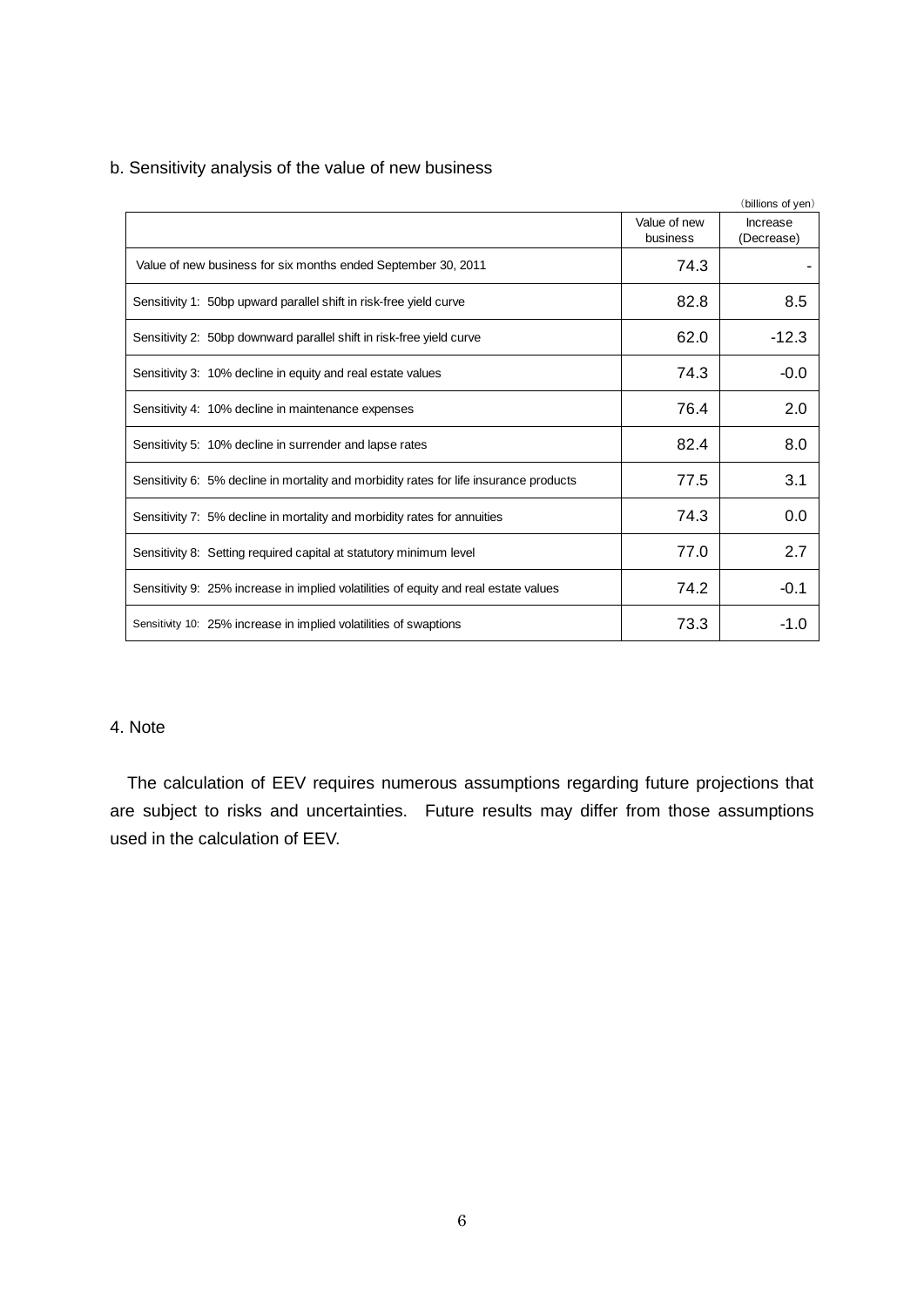#### Appendix: Principal EEV Assumptions

#### 1. Economic assumptions

#### a. Risk-free rate

In the certainty equivalent calculation and the interest rate model calibration, Japanese Government Bonds (JGBs) are used as a proxy for risk-free rates.

Given the poor liquidity of ultra-long JGBs, we have extrapolated risk-free rates for tenors greater than 30 years with reference to the shape of the Japanese swap rates with 30 to 50 year tenors as the observable market rates.

The table below shows, for selected tenors, the risk-free rates (spot rates) which are used in the calculations.

| Tenor    | March 31, 2011 | September 30, 2011 |
|----------|----------------|--------------------|
| 1 year   | 0.151%         | 0.121%             |
| 2 years  | 0.198%         | 0.136%             |
| 3 years  | 0.281%         | 0.194%             |
| 4 years  | 0.408%         | 0.310%             |
| 5 years  | 0.492%         | 0.395%             |
| 10 years | 1.268%         | 1.080%             |
| 15 years | 1.884%         | 1.609%             |
| 20 years | 2.198%         | 1.862%             |
| 25 years | 2.278%         | 1.972%             |
| 30 years | 2.335%         | 2.075%             |
| 35 years | 2.383%         | 2.158%             |
| 40 years | 2.419%         | 2.221%             |
| 45 years | 2.452%         | 2.269%             |
| 50 years | 2.511%         | 2.308%             |

(Source:Bloomberg (interpolated/extrapolated) )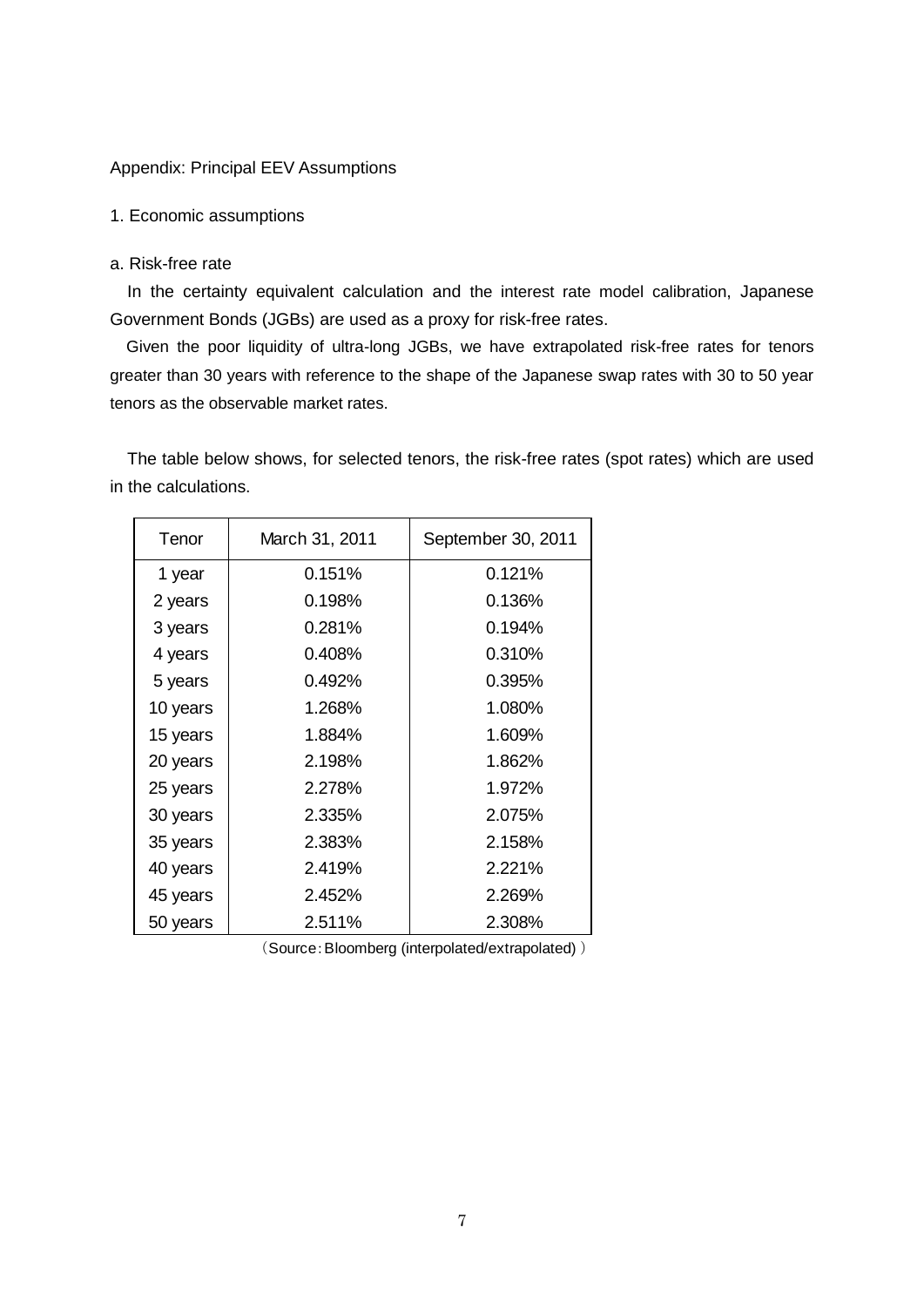#### b. Principal dynamic assumption

(1) Interest rate model

As an interest rate model, Sumitomo Life has adopted a single-factor Hull-White model, in which interest rates associated with Japanese yen, U.S. dollars, Euros and British pounds are calculated. The model has been adjusted to be in line with a risk-neutral approach in which Japanese yen is set as a base currency, and correlations between the interest rates have also been taken into account. The interest rate model has been calibrated to be consistent with the market environment as of each reporting date, and parameters used are estimated from the yield curve and implied volatilities of interest rate swaptions with various maturities. 5,000 scenarios are used in calculating the time value of financial options and guarantees through the stochastic method.

A summary of implied volatilities of interest rate swaptions used to calibrate the scenarios is as follows:

|                 |               |            | March 31, 2011 |            |            | September 30, 2011 |            |            |            |
|-----------------|---------------|------------|----------------|------------|------------|--------------------|------------|------------|------------|
| Option<br>Tenor | Swap<br>Tenor | <b>JPY</b> | <b>USD</b>     | <b>EUR</b> | <b>GBP</b> | <b>JPY</b>         | <b>USD</b> | <b>EUR</b> | <b>GBP</b> |
| 5 years         | 5 years       | 32.5%      | 22.9%          | 19.2%      | 16.5%      | 36.0%              | 34.3%      | 27.6%      | 22.8%      |
| 5 years         | 7 years       | 30.1%      | 21.9%          | 18.7%      | 15.8%      | 33.2%              | 33.3%      | 27.0%      | 21.4%      |
| 5 years         | 10 years      | 28.2%      | 21.0%          | 18.6%      | 15.1%      | 30.8%              | 32.6%      | 26.9%      | 19.9%      |
| 7 years         | 5 years       | 26.7%      | 20.7%          | 17.5%      | 14.4%      | 30.9%              | 31.6%      | 24.5%      | 19.0%      |
| 7 years         | 7 years       | 25.7%      | 20.0%          | 17.2%      | 13.9%      | 29.3%              | 31.1%      | 24.3%      | 18.2%      |
| 7 years         | 10 years      | 25.3%      | 19.4%          | 17.5%      | 13.8%      | 28.4%              | 31.2%      | 24.6%      | 17.2%      |
| 10 years        | 5 years       | 23.6%      | 18.3%          | 15.9%      | 13.0%      | 27.7%              | 29.5%      | 22.1%      | 16.4%      |
| 10 years        | 7 years       | 23.6%      | 17.9%          | 16.0%      | 13.1%      | 27.5%              | 29.6%      | 22.3%      | 16.0%      |
| 10 years        | 10 years      | 24.0%      | 17.7%          | 16.5%      | 12.7%      | 27.3%              | 30.2%      | 23.6%      | 15.0%      |

Interest rate swaptions implied volatilities

(Source:Bloomberg)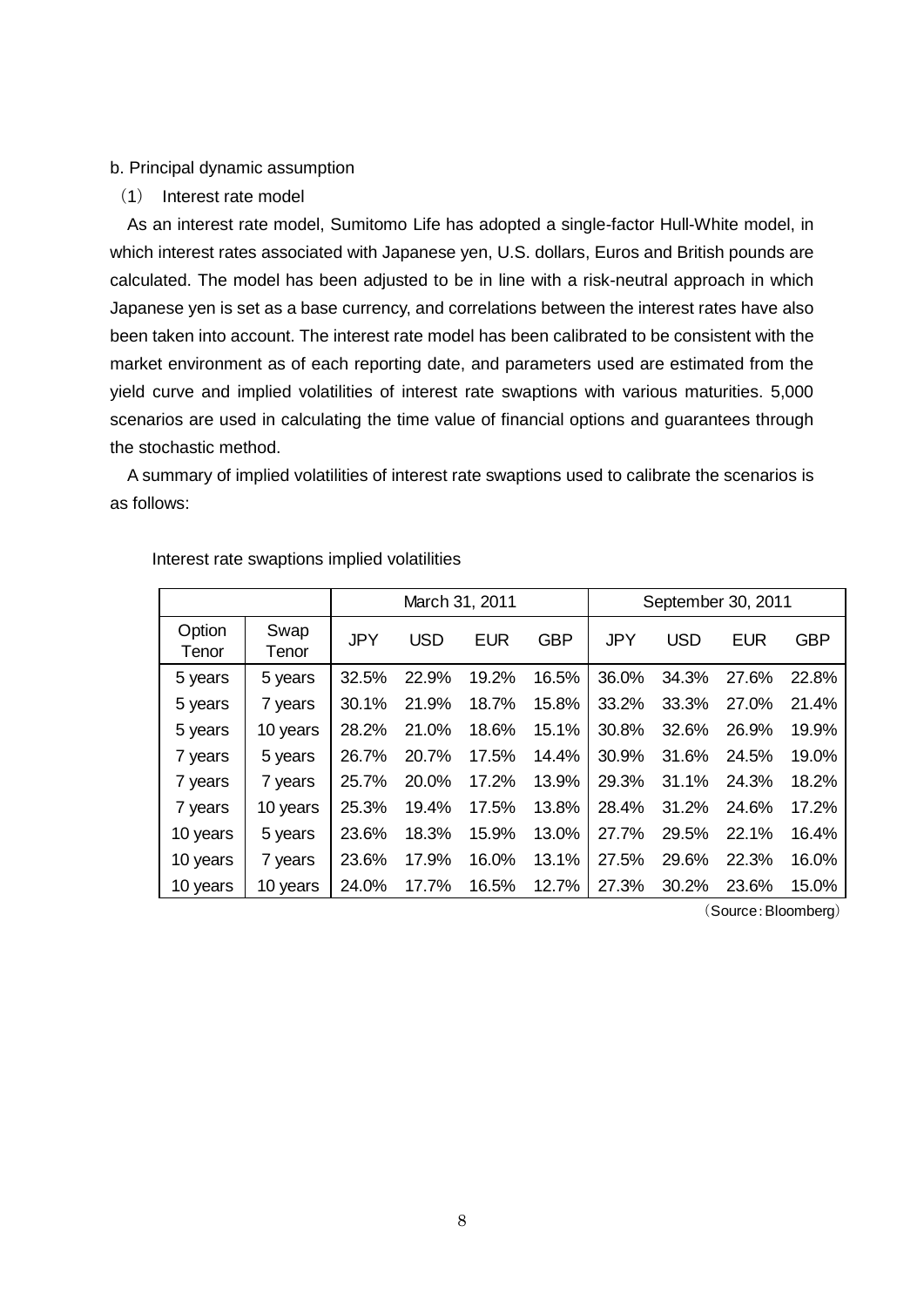# (2) Implied volatilities of equities and currencies

Volatilities of major equity indices and currencies are calibrated based on implied volatilities of options traded in the market. Implied volatilities used to calibrate the scenarios are as follows:

# Stock options

|            | <b>Underlying</b>  | Option  | Volatility     |                    |  |  |
|------------|--------------------|---------|----------------|--------------------|--|--|
| Currency   | Asset              | Tenor   | March 31, 2011 | September 30, 2011 |  |  |
| <b>JPY</b> |                    | 3 years | 21.4%          | 24.2%              |  |  |
|            | Nikkei 225         | 4 years | 21.5%          | 24.4%              |  |  |
|            |                    | 5 years | 21.7%          | 24.7%              |  |  |
| <b>USD</b> |                    | 3 years | 20.7%          | 29.2%              |  |  |
|            | <b>S&amp;P 500</b> | 4 years | 21.5%          | 29.0%              |  |  |
|            |                    | 5 years | 22.4%          | 28.9%              |  |  |
| <b>EUR</b> |                    | 3 years | 20.6%          | 29.1%              |  |  |
|            | Euro<br>Stoxx50    | 4 years | 20.7%          | 28.8%              |  |  |
|            |                    | 5 years | 21.1%          | 28.7%              |  |  |
| <b>GBP</b> |                    | 3 years | 18.8%          | 26.4%              |  |  |
|            | <b>FTSE 100</b>    | 4 years | 19.4%          | 26.2%              |  |  |
|            |                    | 5 years | 20.1%          | 26.1%              |  |  |

(Source:several investment banks)

Currency options

|            | Option  | Volatility     |                    |  |  |  |
|------------|---------|----------------|--------------------|--|--|--|
| Currency   | Tenor   | March 31, 2011 | September 30, 2011 |  |  |  |
| USD        | 5 years | 16.4%          | 14.4%              |  |  |  |
| <b>EUR</b> | 5 years | 19.2%          | 21.3%              |  |  |  |
| GBP        | 5 years |                | 20.2%              |  |  |  |

(Source:Bloomberg)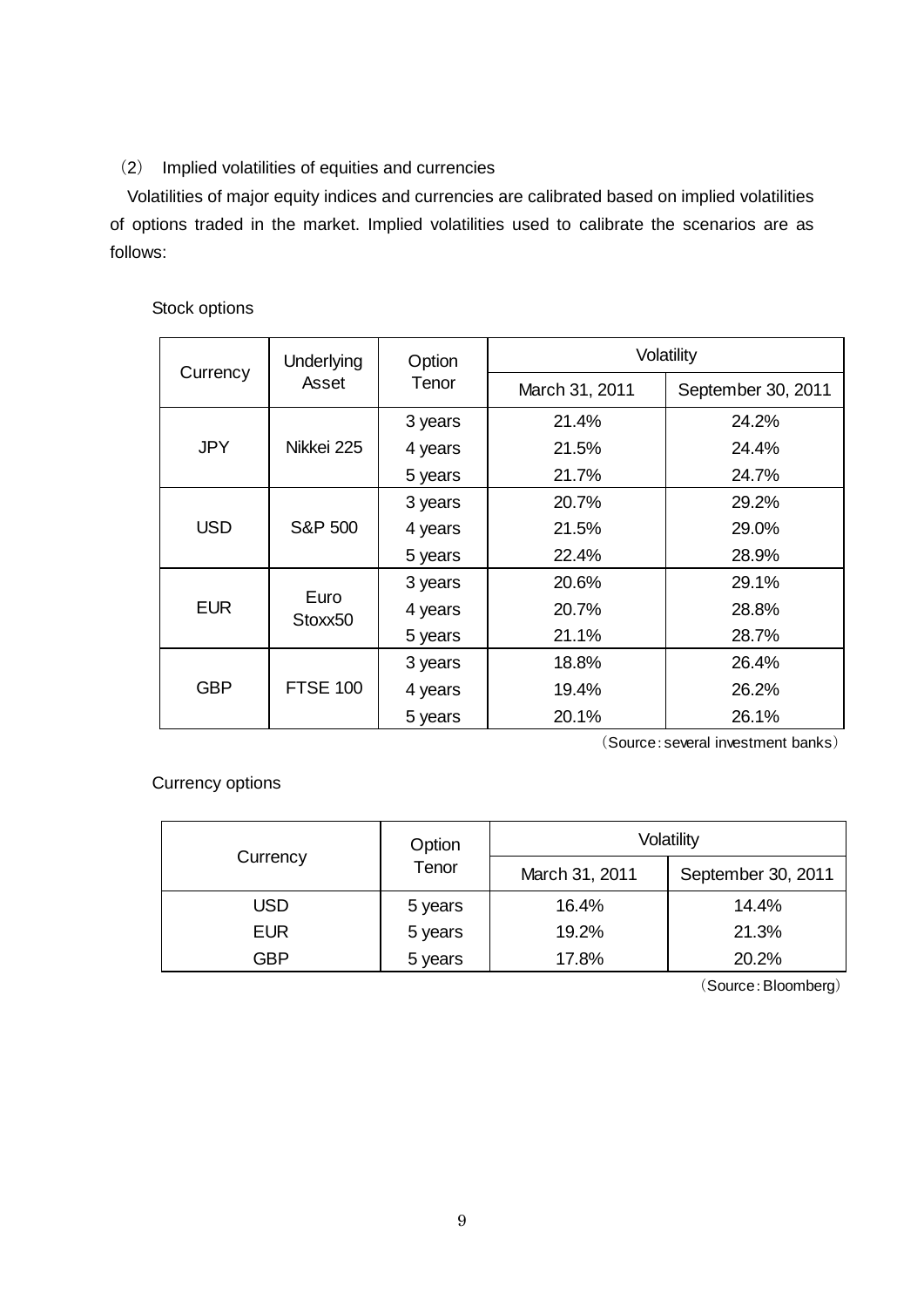#### (3) Correlations

In addition to the implied volatilities described above, Sumitomo Life has calculated implied volatilities reflecting its asset portfolio and correlation factors. The share of each asset is assumed to be unchanged over the projection periods.

With regard to correlation factors, market-consistent data from exotic options with sufficient liquidity have not been observed in the market. Therefore, Sumitomo Life estimated correlation factors based on historical market data. Specifically, the monthly data from September 30, 2001 to September 30, 2011 have been used. The following table shows correlation factors between major variables.

|                      | 1year<br>Rate<br>/JPY | 1year<br>Rate<br>/USD | 1year<br>Rate<br>/EUR | 1year<br>Rate<br>/GBP | USD/JPY | EUR/JPY | GBP/JPY | <b>NIKKEI</b><br>225 | S&P<br>500 | Euro<br>Stoxx50 | <b>FTSE</b><br>100 |
|----------------------|-----------------------|-----------------------|-----------------------|-----------------------|---------|---------|---------|----------------------|------------|-----------------|--------------------|
| 1year Rate<br>/JPY   | 1.00                  | 0.38                  | 0.36                  | 0.40                  | 0.19    | 0.04    | 0.19    | 0.37                 | 0.14       | 0.11            | 0.12               |
| 1year Rate<br>/USD   | 0.38                  | 1.00                  | 0.77                  | 0.72                  | 0.46    | 0.17    | 0.32    | 0.36                 | 0.40       | 0.47            | 0.39               |
| 1year Rate<br>/EUR   | 0.36                  | 0.77                  | 1.00                  | 0.79                  | 0.34    | 0.32    | 0.39    | 0.32                 | 0.45       | 0.48            | 0.41               |
| 1year Rate<br>/GBP   | 0.40                  | 0.72                  | 0.79                  | 1.00                  | 0.33    | 0.12    | 0.36    | 0.27                 | 0.33       | 0.34            | 0.29               |
| USD/JPY              | 0.19                  | 0.46                  | 0.34                  | 0.33                  | 1.00    | 0.51    | 0.67    | 0.37                 | 0.15       | 0.22            | 0.17               |
| EUR/JPY              | 0.04                  | 0.17                  | 0.32                  | 0.12                  | 0.51    | 1.00    | 0.75    | 0.47                 | 0.46       | 0.35            | 0.36               |
| <b>GBP/JPY</b>       | 0.19                  | 0.32                  | 0.39                  | 0.36                  | 0.67    | 0.75    | 1.00    | 0.42                 | 0.32       | 0.27            | 0.18               |
| <b>NIKKEI</b><br>225 | 0.37                  | 0.36                  | 0.32                  | 0.27                  | 0.37    | 0.47    | 0.42    | 1.00                 | 0.64       | 0.61            | 0.64               |
| S&P<br>500           | 0.14                  | 0.40                  | 0.45                  | 0.33                  | 0.15    | 0.46    | 0.32    | 0.64                 | 1.00       | 0.88            | 0.87               |
| Euro<br>Stoxx50      | 0.11                  | 0.47                  | 0.48                  | 0.34                  | 0.22    | 0.35    | 0.27    | 0.61                 | 0.88       | 1.00            | 0.89               |
| <b>FTSE</b><br>100   | 0.12                  | 0.39                  | 0.41                  | 0.29                  | 0.17    | 0.36    | 0.18    | 0.64                 | 0.87       | 0.89            | 1.00               |

(Source:Bloomberg)

(4) Assumed investment yield used for the calculation of expected returns

Assumed investment yields on major asset categories used for the calculation of "Expected existing business contribution" in "2. Statement of changes in EEV" are as follows:

|                            | Assumed          |  |  |  |
|----------------------------|------------------|--|--|--|
|                            | investment yield |  |  |  |
|                            | (annual rate)    |  |  |  |
| <b>Fixed income assets</b> | 1.6%             |  |  |  |
| Foreign bonds              | 3.0%             |  |  |  |
| <b>Stocks</b>              | 7.0%             |  |  |  |
| Total                      | 2.3%             |  |  |  |